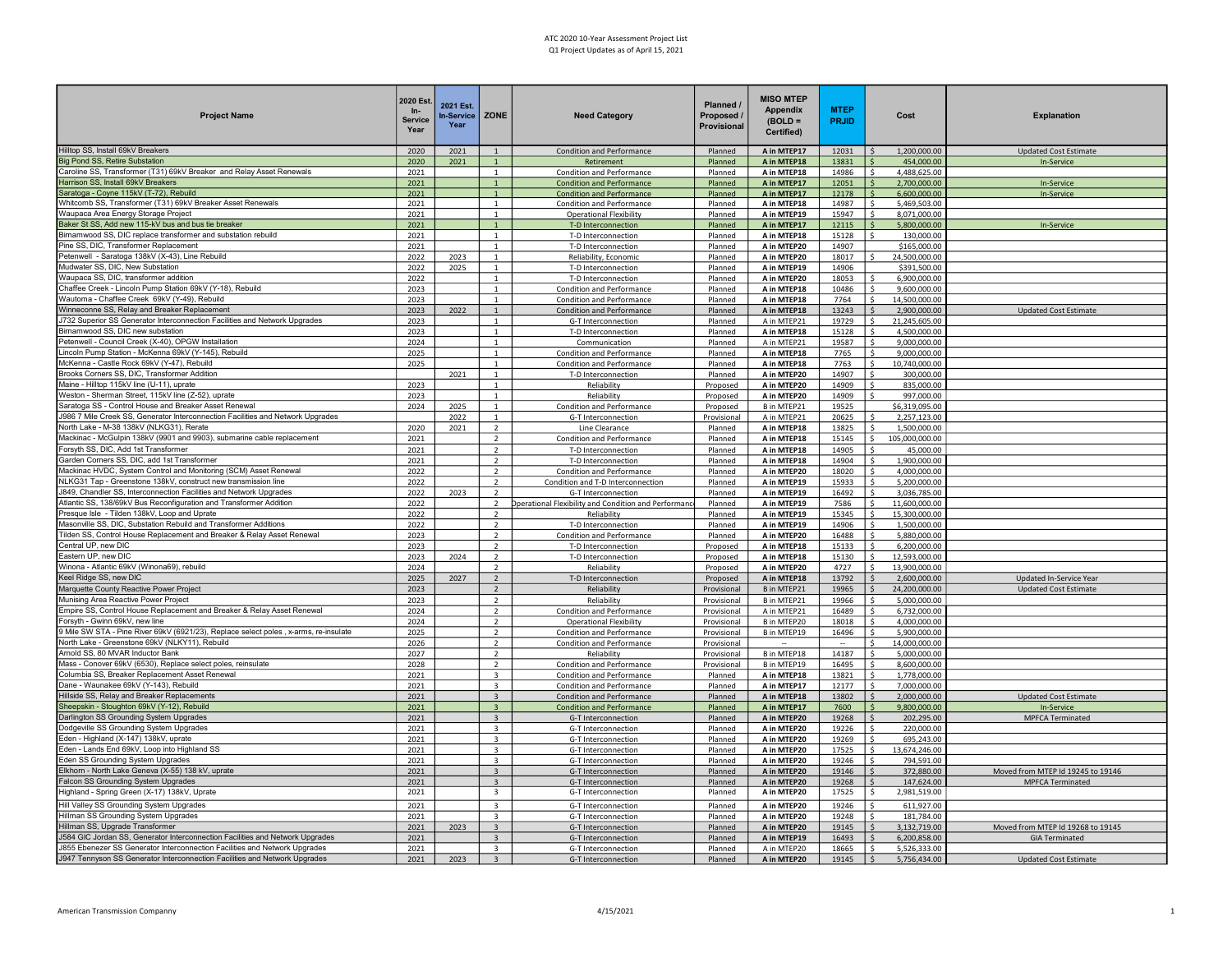| <b>Project Name</b>                                                                                                          | 2020 Est.<br>$In-$<br><b>Service</b><br>Year | 2021 Est<br><b>In-Service</b><br>Year | ZONE                                               | <b>Need Category</b>                                                       | Planned /<br>Proposed<br>Provisional | <b>MISO MTEP</b><br>Appendix<br>$(BOLD =$<br>Certified) | <b>MTEP</b><br><b>PRJID</b> | Cost                                       | <b>Explanation</b>                     |
|------------------------------------------------------------------------------------------------------------------------------|----------------------------------------------|---------------------------------------|----------------------------------------------------|----------------------------------------------------------------------------|--------------------------------------|---------------------------------------------------------|-----------------------------|--------------------------------------------|----------------------------------------|
| Nelson Dewey SS Grounding System Upgrades                                                                                    | 2021                                         |                                       | $\overline{3}$                                     | G-T Interconnection                                                        | Planned                              | A in MTEP20                                             | 19267                       | 537,753.00                                 |                                        |
| North Monroe - Bass Creek (X-12) 138 kV, uprate                                                                              | 2021                                         |                                       | $\overline{3}$                                     | G-T Interconnection                                                        | Planned                              | A in MTEP20                                             | 19268                       | Ś<br>402,454.00                            | <b>MPFCA Terminated</b>                |
| Rock River SS Switch Replacement                                                                                             | 2021                                         | 2023                                  | $\overline{3}$                                     | G-T Interconnection                                                        | Planned                              | A in MTEP20                                             | 19145                       | 95,737.00<br>\$.                           | Moved from MTEP Id 19268 to 19145      |
| Rock River SS, Bus Switch Upgrade<br>Spring Green SS Grounding System Upgrades                                               | 2021                                         |                                       | 3                                                  | G-T Interconnection                                                        | Planned<br>Planned                   | A in MTEP20<br>A in MTEP20                              | 19268                       | 182,621.00                                 | MPFCA Terminated                       |
| Cross Country SS, DIC, Install New Breakers                                                                                  | 2021<br>2021                                 |                                       | 3<br>$\overline{\mathbf{3}}$                       | G-T Interconnection<br>T-D Interconnection                                 | Planned                              | A in MTEP19                                             | 19269<br>14906              | 220,000.00<br>630,000.00<br>Ś              |                                        |
| Milton Lawns SS, DIC add 2nd transformer and line breakers                                                                   | 2021                                         |                                       | $\overline{3}$                                     | T-D Interconnection                                                        | Planned                              | A in MTEP18                                             | 15131                       | 3,000,000.00<br>\$                         | In-Service                             |
| Muscoda SS, DIC add 2nd transformer and substation rebuild                                                                   | 2021                                         |                                       | 3                                                  | T-D Interconnection                                                        | Planned                              | A in MTEP18                                             | 15124                       | Ś.<br>3,290,000.00                         |                                        |
| Northern Lights Substation, new T-D Interconnection                                                                          | 2021                                         |                                       | $\overline{\mathbf{3}}$                            | T-D Interconnection                                                        | Planned                              | A in MTEP17                                             | 12346                       | 21,235,700.00<br>Ś.                        |                                        |
| Orfordville SS, DIC, Capacitor Retirement and Transformer Replacement                                                        | 2021                                         |                                       | $\overline{\mathbf{3}}$                            | T-D Interconnection                                                        | Planned                              | A in MTEP19                                             | 14906                       | 182,000.00<br>Ś                            |                                        |
| Portage Industrial Park SS, DIC, replace transformers and substation rebuild                                                 | 2021                                         |                                       | 3                                                  | T-D Interconnection                                                        | Planned                              | A in MTEP18                                             | 15127                       | 3,000,000.00                               |                                        |
| Waterloo SS, DIC, New 138kV Substation                                                                                       | 2021                                         |                                       | $\overline{3}$                                     | T-D Interconnection                                                        | Planned                              | A in MTEP19                                             | 14906                       | 3,600,000.00<br>Š.                         |                                        |
| McCue SS, Circuit Breaker Asset Renewal                                                                                      | 2022                                         |                                       | $\overline{\mathbf{z}}$                            | Condition and Performance                                                  | Planned                              | A in MTEP19                                             | 14908                       | 1,775,000.00<br>S.                         |                                        |
| Bass Creek - Town Line Road (X-95) 138kV, reconductor<br>Bristol - Elkhorn (X-81) 138 kV, uprate                             | 2022                                         |                                       | $\mathbf{R}$<br>$\overline{3}$                     | G-T Interconnection<br>G-T Interconnection                                 | Planned<br>Planned                   | A in MTEP20                                             | 19146<br>19146              | 4,445,862.00<br>¢.<br>Ś<br>790.866.00      |                                        |
| Concord - Cooney (9042) 138kV, Reconductor                                                                                   | 2022<br>2022                                 | 2021                                  | $\overline{3}$                                     | G-T Interconnection                                                        | Planned                              | A in MTEP20<br>A in MTEP20                              | 18925                       | 3,363,101.00<br>$\mathsf{S}$               | <b>Updated In-Servce Year</b>          |
| J818 Jefferson SS Generator Interconnection Facilities and Network Upgrades                                                  | 2022                                         | 2021                                  | $\overline{3}$                                     | G-T Interconnection                                                        | Planned                              | A in MTEP20                                             | 18925                       | 1,669,458.00                               | Updated In-Service Year                |
| 850 North Creek SS Generator Interconnection Facilities and Network Facilities                                               | 2022                                         |                                       | $\overline{3}$                                     | G-T Interconnection                                                        | Planned                              | A in MTEP20                                             | 19146                       | 6,324,293.00<br>\$.                        | <b>Updated Cost Estimate</b>           |
| 864 Lone Rock SS Generator Interconnection Facilities and Network Upgrades                                                   | 2022                                         |                                       | $\overline{3}$                                     | G-T Interconnection                                                        | Planned                              | A in MTEP20                                             | 19225                       | Ś<br>1,767,400.00                          |                                        |
| Vorth Lake Geneva Tap - Burlington SS (6541) 138 kV, uprate                                                                  | 2022                                         |                                       | $\overline{3}$                                     | G-T Interconnection                                                        | Planned                              | A in MTEP20                                             | 19146                       | Ś.<br>1,232,351.00                         |                                        |
| Green County, new DIC                                                                                                        | 2022                                         |                                       | $\overline{3}$                                     | T-D Interconnection                                                        | Planned                              | A in MTEP18                                             | 15129                       | 4,000,000.00                               |                                        |
| Colley Road SS, Transformer Replacement and Asset Renewal                                                                    | 2023                                         |                                       | $\overline{3}$                                     | Condition and Performance                                                  | Planned                              | A in MTEP20                                             | 17585                       | 3,150,000.00                               |                                        |
| West Middleton - Stagecoach 69kV (6927), Partial Rebuild                                                                     | 2023                                         |                                       | $\overline{3}$                                     | Reliability                                                                | Planned                              | A in MTEP20                                             | 12175                       | 3,800,000.00                               | <b>Updated Cost Estimate</b>           |
| Cardinal - Hickory Creek 345kV, Line Construction                                                                            | 2023                                         |                                       | $\overline{\mathbf{3}}$                            | Reliability, Economic and Policy                                           | Planned                              | A in MTEP11                                             | 3127                        | 492,200,000.00<br>\$                       |                                        |
| Barneveld SS, DIC, new substation                                                                                            | 2023                                         |                                       | $\overline{3}$                                     | T-D Interconnection                                                        | Planned                              | A in MTEP20                                             | 18052                       | 14,102,000.00<br>$\mathsf{S}$              | <b>Updated Cost Estimate</b>           |
| Academy - Columbus 69kV (Y-21), Rebuild                                                                                      | 2024                                         |                                       | 3                                                  | Condition and Performance                                                  | Planned                              | A in MTEP21                                             | 10590                       | 8,800,000.00<br>S.                         |                                        |
| Velson Dewey SS - Control House, Relay Asset Renewal                                                                         | 2024                                         | 2022                                  | 3                                                  | Condition and Performance                                                  | Planned                              | A in MTEP21                                             | 19105                       | 6,170,000.00<br>S.                         |                                        |
| Portage - Columbia 138kV (X-13/X-20), rebuild existing double circuit<br>Pflaum SS, Asset Renewal                            | 2024                                         | 2030                                  | 3                                                  | Reliability                                                                | Planned                              | A in MTEP19                                             | 4730                        | \$<br>11,500,000.00                        | Updated In-Service Year                |
| Bloomington (BLO)-LaPointe Sw Str (LPTT), 69kV, Y43 Rerate                                                                   | 2025                                         | 2021                                  | $\overline{\mathbf{3}}$<br>$\overline{\mathbf{3}}$ | Condition and Performance<br>Line Clearance                                | Planned<br>Planned                   | A in MTEP18<br>A in MTEP19                              | 13768<br>14912              | \$<br>2,075,688.00<br>\$<br>600,000.00     |                                        |
| Bluff LNG SS, new DIC                                                                                                        |                                              | 2022                                  | $\overline{3}$                                     | T-D Interconnection                                                        | Planned                              | A in MTEP20                                             | 14907                       | 1,348,859.00<br>Ŝ.                         |                                        |
| Brodhead Muni 4 SS, DIC, New Substation                                                                                      |                                              | 2021                                  | $\overline{3}$                                     | T-D Interconnection                                                        | Planned                              | A in MTEP20                                             | 14907                       | \$<br>400,000.00                           |                                        |
| Gateway - Sycamore (6902), 69kV, rebuild                                                                                     | 2023                                         |                                       | $\overline{3}$                                     | Reliability                                                                | Proposed                             | A in MTEP21                                             | 14964                       | \$<br>2,900,000.00                         |                                        |
| South Beaver Dam - North Beaver Dam (Y-59), 69kV, uprate                                                                     | 2023                                         |                                       | 3                                                  | Reliability                                                                | Proposed                             | A in MTEP20                                             | 14909                       | Ś<br>70,000.00                             |                                        |
| <b>Tokay SS, DIC, Add Transformer</b>                                                                                        | 2023                                         |                                       | $\overline{3}$                                     | T-D Interconnection                                                        | Proposed                             | A in MTEP20                                             | 14907                       | 500,000.00<br>Ś                            |                                        |
| Spring Green - Wick Drive (Y-170), 69kV, uprate                                                                              | 2024                                         |                                       | $\overline{\mathbf{3}}$                            | Reliability                                                                | Proposed                             | A in MTEP21                                             | 14964                       | Ś.<br>1,500,000.00                         |                                        |
| Hillman - Darlington 138kV (X-14/X-101), Rebuild                                                                             | 2028                                         |                                       | $\overline{3}$                                     | Condition and Performance                                                  | Proposed                             | A in MTEP18                                             | 4726                        | 21,090,000.00<br>\$                        |                                        |
| ancaster Transformer Replacement & Substation Rebuild                                                                        |                                              | 2023                                  | $\overline{3}$                                     | T-D Interconnection                                                        | Proposed                             | A in MTEP21                                             | 20925                       | 3,654,225.00<br>Ŝ.                         | Updated In-Service Year / Updated Cost |
| Bonnie Road, DIC, New Substation                                                                                             | 2023                                         |                                       | 3                                                  | T-D Interconnection                                                        | Provisional                          | A in MTEP21                                             | 19806                       | 3,500,000.00<br>S.                         |                                        |
| Kirkwood SS, Control House, Transformer and Breaker Asset Renewal<br>Darlington - Rock Branch 69kV (Y-109), Rebuild          | 2024                                         | 2026                                  | 3                                                  | Condition and Performance                                                  | Provisional                          | B in MTEP21                                             | 19963                       | 7,571,000.00<br>-\$                        |                                        |
| Nelson Dewey - Bloomington (Y-184), 69kV, rebuild & OPGW                                                                     | 2025                                         |                                       | 3                                                  | <b>Condition and Performance</b>                                           | Provisional                          | B in MTEP20                                             | 18046                       | 16,700,000.00<br>\$                        |                                        |
| South Beaver Dam - Horicon 69kV (Y-134), Rebuild                                                                             | 2025<br>2026                                 |                                       | 3<br>3                                             | Reliability, Condition and Performance<br><b>Condition and Performance</b> | Provisional<br>Provisional           | B in MTEP21<br>B in MTEP20                              | 19962<br>18047              | \$<br>16,300,000.00<br>\$<br>14,000,000.00 | <b>Updated Cost Estimate</b>           |
| Gran Grae SS, Install a second 161/69kV transformer                                                                          | 2026                                         |                                       | $\overline{\mathbf{3}}$                            | Reliability                                                                | Provisional                          | $\sim$                                                  | $\sim$                      | 8,200,000.00<br>Ŝ.                         |                                        |
| Rock Branch - Dodgeville 69kV (Y-35), Partial Rebuild                                                                        | 2028                                         |                                       | 3                                                  | Condition and Performance                                                  | Provisional                          | $\overline{\phantom{a}}$                                |                             | 9,000,000.00<br>Ŝ.                         |                                        |
| South Fond du Lac - Spring Brook 69kV (Y-133), Partial rebuild                                                               | 2030                                         |                                       | $\overline{3}$                                     | Condition and Performance                                                  | Provisional                          | B in MTEP18                                             | 13739                       | Ś.<br>31,000,000.00                        |                                        |
| Cardinal - Blount 138kV, construct                                                                                           | 2031                                         |                                       | $\overline{\mathbf{3}}$                            | Reliability                                                                | Provisional                          | B in MTEP21                                             | 1730                        | Ś.<br>109,000,000.00                       |                                        |
| Rock County Reliability Project                                                                                              |                                              | 2026                                  | $\overline{3}$                                     | Reliability                                                                | Provisional                          | B in MTEP21                                             | 20805                       | Ś.<br>15,000,000.00                        |                                        |
| Butte Des Morts - Sunset Point 138kV, Rebuild                                                                                | 2021                                         |                                       | $\overline{4}$                                     | Condition and Performance                                                  | Planned                              | A in MTEP17                                             | 12185                       | 20,600,000.00                              |                                        |
| Cloverleaf SS, Replace Dead End and Switches                                                                                 | 2021                                         |                                       | $\Delta$                                           | Condition and Performance                                                  | Planned                              | A in MTEP18                                             | 13728                       | 1,500,000.00                               | <b>Updated Cost Estimate</b>           |
| <b>Kewaunee SS, Retire Transformer</b>                                                                                       | 2021                                         |                                       | $\overline{4}$                                     | Condition and Performance                                                  | Planned                              | A in MTEP20                                             | 14909                       | 866,000.00                                 |                                        |
| Menominee SS, DIC, Retire Transformer                                                                                        | 2021                                         |                                       | $\overline{4}$                                     | Condition and Performance                                                  | Planned                              | A in MTEP20                                             | 14905                       | Ś<br>417,000.00                            |                                        |
| Redwood - First Ave 69kV (T-46), Replace the submarine cable                                                                 | 2021                                         |                                       | $\overline{4}$                                     | <b>Condition and Performance</b>                                           | Planned                              | A in MTEP18                                             | 8444                        | Ś<br>12,500,000.00<br>$\mathsf{s}$         |                                        |
| Shoto SS, Transformer (T1) and Breaker Asset Renewal<br>J505 GIC Apollo SS, Generator Interconnection and Network Facilities | 2021<br>2021                                 | 2022                                  | 4<br>$\overline{4}$                                | <b>Condition and Performance</b><br>G-T Interconnection                    | Planned<br>Planned                   | A in MTEP18<br>A in MTEP18                              | 14988<br>14925              | 5,700,000.00<br>8,300,000.00               | In-Service                             |
| 20th Street SS, Install two 138kV 8.16 MVAR Capacitor Banks                                                                  | 2021                                         |                                       | $\overline{4}$                                     | Reliability                                                                | Planned                              | A in MTEP19                                             | 14908                       | Š.<br>2,500,000.00                         |                                        |
| luebner SS, Install two 138kV 8.16 MVAR Capacitor Banks                                                                      | 2021                                         |                                       | $\overline{4}$                                     | Reliability                                                                | Planned                              | A in MTEP19                                             | 14908                       | 2,400,000.00<br>Ŝ.                         |                                        |
| Ryan St SS, DIC, Retire Substation                                                                                           | 2021                                         |                                       | 4                                                  | T-D Interconnection                                                        | Planned                              | A in MTEP18                                             | 14904                       | Ŝ.<br>476,000.00                           |                                        |
| Bayport - Pioneer 138kV, rebuild as a double-circuit                                                                         | 2022                                         |                                       | $\overline{4}$                                     | Condition and Performance                                                  | Planned                              | A in MTEP18                                             | 14706                       | \$<br>47,416,000.00                        |                                        |
| Edgewater SS, Bus Reconfiguration                                                                                            | 2022                                         |                                       | $\overline{4}$                                     | Condition and Performance                                                  | Planned                              | A in MTEP18                                             | 13756                       | 9,800,000.00<br>\$                         |                                        |
| Erdman SS. Transformer and Breaker Asset Renewal                                                                             | 2022                                         |                                       | $\overline{4}$                                     | Condition and Performance                                                  | Planned                              | A in MTEP19                                             | 15931                       | \$<br>7,000,000.00                         |                                        |
| Finger Rd - Danz 69kV (L-64), Rebuild                                                                                        | 2022                                         |                                       | $\overline{4}$                                     | Condition and Performance                                                  | Planned                              | A in MTEP18                                             | 12141                       | $\mathsf{S}$<br>6,000,000.00               | <b>Updated Cost Estimate</b>           |
| Hwy V - Finger Rd 69kV (U-47), Rebuild                                                                                       | 2022                                         | 2021                                  | 4                                                  | Condition and Performance                                                  | Planned                              | A in MTEP18                                             | 12140                       | $\mathsf{S}$<br>2,200,000.00               | <b>Updated Cost Estimate</b>           |
| New Holstein - Custer 69kV (P-68), Rebuild                                                                                   | 2022                                         |                                       | $\overline{4}$                                     | Condition and Performance                                                  | Planned                              | A in MTEP18                                             | 7584                        | \$<br>32,800,000.00                        |                                        |
| Pioneer - Crivitz 138kV (E-83/B-2), retire 69kV and reconfigure load to 138kV                                                | 2022                                         |                                       | $\overline{4}$                                     | Condition and Performance                                                  | Planned                              | A in MTEP18                                             | 14926                       | 20,400,000.00<br>Ś.                        |                                        |
| Pulliam SS, Transformer Retirement and Bus Reconfiguration<br>Wesmark SS, Relay and Breakers                                 | 2022                                         | 2023                                  | $\overline{4}$<br>$\overline{4}$                   | Condition and Performance                                                  | Planned                              | A in MTEP20                                             | 15930                       | S.<br>4,000,000.00                         |                                        |
|                                                                                                                              | 2022                                         | 2024                                  |                                                    | Condition and Performance                                                  | Planned                              | A in MTEP18                                             | 13747                       | \$<br>811,572.00                           |                                        |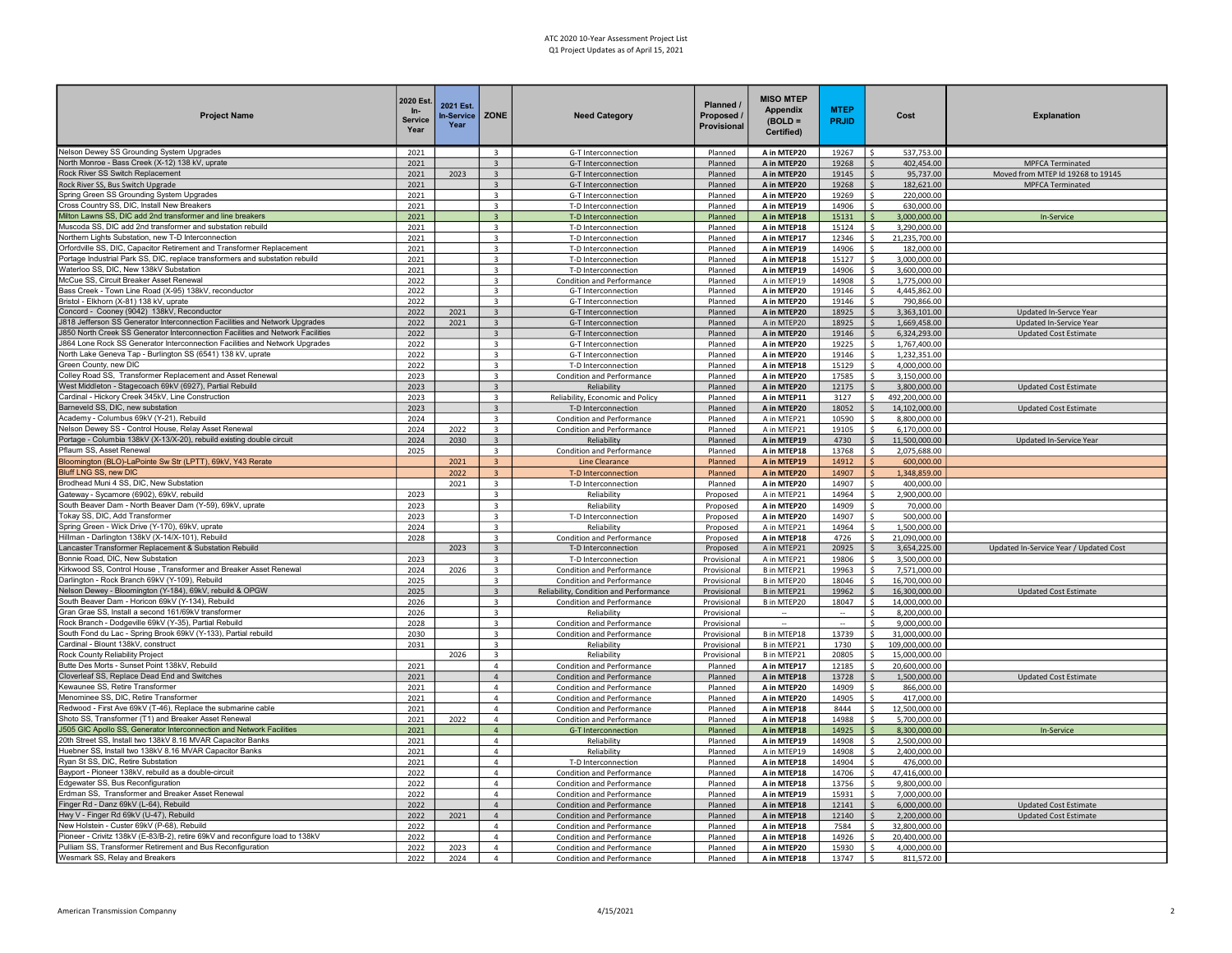| <b>Project Name</b>                                                                                        | 2020 Est.<br>$In-$<br><b>Service</b><br>Year | 2021 Est.<br>n-Service<br>Year | ZONE                             | <b>Need Category</b>                            | Planned /<br>Proposed /<br>Provisional | <b>MISO MTEP</b><br>Appendix<br>$(BOLD =$<br>Certified) | <b>MTEP</b><br><b>PRJID</b> | Cost                                           | <b>Explanation</b>           |
|------------------------------------------------------------------------------------------------------------|----------------------------------------------|--------------------------------|----------------------------------|-------------------------------------------------|----------------------------------------|---------------------------------------------------------|-----------------------------|------------------------------------------------|------------------------------|
| Riverside SS, Bus Uprate                                                                                   | 2022                                         |                                | $\overline{4}$                   | Reliability                                     | Planned                                | A in MTEP18                                             | 13832                       | 80,000.00                                      |                              |
| Bayridge SS, new T-D Interconnection                                                                       | 2022                                         |                                | $\overline{4}$                   | T-D Interconnection                             | Planned                                | A in MTEP16                                             | 10485                       | 2.122.335.00<br>Š.                             |                              |
| Construct T-D Roosevelt Road Substation                                                                    | 2022                                         |                                | $\overline{4}$                   | T-D Interconnection                             | Planned                                | A in MTEP16                                             | 10686                       | 1,102,365.00<br>$\mathsf{S}$                   | Project Withdrawn            |
| Henry St. SS, DIC, Retire Substation<br>Preble SS, DIC, add 4th transformer and substation rebuild         | 2022                                         | 2024                           | $\overline{4}$                   | T-D Interconnection                             | Planned                                | A in MTEP20                                             | 14907                       | 96,000.00                                      |                              |
| Stiles SS - West Marinette SS (M117/L142), OPGW Installation                                               | 2022<br>2023                                 |                                | $\overline{4}$<br>$\overline{4}$ | T-D Interconnection<br>Communication            | Planned<br>Planned                     | A in MTEP20<br>A in MTEP19                              | 17628<br>15936              | \$<br>3,498,694.00<br>5,600,000.00<br>\$       |                              |
| Danz Ave SW STA - University (WPS) 69kV (O-15), underground rebuild & OPGW                                 | 2023                                         |                                | $\overline{4}$                   | Condition and Performance                       | Planned                                | A in MTEP19                                             | 15924                       | \$<br>14,800,000.00                            |                              |
| Finger Road SW STA - Wesmark 69kV (FIRY11), Rebuild                                                        | 2023                                         |                                | $\overline{4}$                   | Condition and Performance                       | Planned                                | A in MTEP18                                             | 12134                       | 14,400,000.00                                  |                              |
| Glenview SS, Transformer Retirement and Breaker & Relay Asset Renewal                                      | 2023                                         |                                | $\Delta$                         | Condition and Performance                       | Planned                                | A in MTEP20                                             | 18019                       | 2,200,000.00                                   |                              |
| Lost Dauphin - Red Maple 138kV (Q-147), uprate                                                             | 2023                                         |                                | $\overline{a}$                   | Reliability                                     | Planned                                | A in MTEP21                                             | 14964                       | 635,000.00                                     |                              |
| Sheboygan County SS, DIC, substation rebuild                                                               | 2023                                         |                                | $\overline{4}$                   | T-D Interconnection                             | Planned                                | A in MTEP20                                             | 18051                       | 6,200,000.00                                   | <b>Updated Cost Estimate</b> |
| Crivitz SS - Transformer Replacement and Asset Renewal                                                     | 2024                                         |                                | $\Delta$                         | Condition and Performance                       | Planned                                | A in MTEP21                                             | 19705                       | 4,344,701.00                                   |                              |
| North Appleton SS - Transformer Replacement and Asset Renewal                                              | 2024                                         |                                | $\Delta$                         | <b>Condition and Performance</b>                | Planned                                | A in MTEP21                                             | 19706                       | 7,811,645.00                                   |                              |
| Wesmark - Rapids 69kV (R-44), Rebuild                                                                      | 2024                                         |                                | $\Delta$                         | Condition and Performance                       | Planned                                | A in MTEP18                                             | 12135                       | 21,500,000.00                                  |                              |
| Eaton SS, new T-D Interconnection                                                                          | 2024                                         |                                | $\overline{4}$                   | T-D Interconnection                             | Planned                                | A in MTEP16                                             | 10484                       | $\mathsf{s}$<br>2,500,000.00                   |                              |
| Edgewater SS, DIC, replace transformer and substation rebuild                                              | 2024                                         | 2025                           | $\overline{4}$                   | T-D Interconnection                             | Planned                                | A in MTEP18                                             | 15126                       | \$<br>5,100,000.00                             |                              |
| Oak St - Hwy V 69kV (Z-26), Rebuild                                                                        | 2025                                         |                                | $\overline{4}$                   | Condition and Performance                       | Planned                                | A in MTEP18                                             | 12137                       | Š.<br>9,000,000.00                             |                              |
| Edgewater - Lodestar 138kV (X-48/Y-31), Underground cable rebuild                                          | 2023                                         |                                | $\overline{4}$                   | Condition and Performance                       | Proposed                               | A in MTEP19                                             | 15925                       | \$<br>11,400,000.00                            |                              |
| East Krok - Beardsley, (EAKY11), 69kV, uprate                                                              | 2023                                         |                                | $\overline{4}$                   | Reliability                                     | Proposed                               | A in MTEP21                                             | 14964                       | 2,300,000.00<br>\$                             |                              |
| Howards Grove - Erdman 138kV, new line                                                                     | 2023                                         |                                | $\overline{4}$                   | Reliability                                     | Proposed                               | A in MTEP20                                             | 18568                       | \$<br>25,000,000.00                            |                              |
| 12th Avenue SS, DIC, Transformer Replacement                                                               | 2023                                         |                                | $\overline{a}$                   | T-D Interconnection                             | Proposed                               | A in MTEP20                                             | 14907                       | Š.<br>1,778,000.00                             |                              |
| Wells St. DIC - new West Marinette-Wells St. 69 kV line                                                    | 2023                                         |                                | $\overline{4}$                   | T-D Interconnection                             | Proposed                               | A in MTEP21                                             | 19961                       | 16,100,000.00                                  |                              |
| Highway V - Preble 138 kV (X-154), reconductor                                                             |                                              | 2023                           | $\overline{4}$                   | Reliability                                     | Proposed                               | A in MTEP21                                             | 20785                       | 1,777,603.00                                   |                              |
| Sunset Point - Bowen Street (E-5), 69kV, Uprate                                                            |                                              | 2023                           | $\overline{4}$                   | Reliability                                     | Proposed                               | A in MTEP21                                             | 14964                       | 699,055.00                                     |                              |
| Bain SS, Control House and Breaker Asset Renewal                                                           | 2021                                         |                                | 5 <sup>5</sup>                   | Condition and Performance                       | Planned                                | A in MTEP19                                             | 15932                       | 6,400,000.00                                   | <b>Updated Cost Estimate</b> |
| Burlington SS, Install 138kV Breakers                                                                      | 2021                                         |                                | 5 <sup>5</sup>                   | Condition and Performance                       | Planned                                | A in MTEP17                                             | 12058                       | 3,500,000.00                                   | <b>Updated Cost Estimate</b> |
| Paris - Burlington 138kV (8962), Rebuild                                                                   | 2021                                         |                                | 5 <sup>1</sup>                   | <b>Condition and Performance</b>                | Planned                                | A in MTEP18                                             | 13732                       | 18,000,000.00                                  | In-Service                   |
| Port Washington - Saukville 138kV (762), Rebuild to a double circuit<br>River Bend SS, Add 2nd Transformer | 2021                                         |                                | 5<br>5                           | Reliability                                     | Planned                                | A in MTEP16                                             | 9986                        | Ś.<br>21,000,000.00                            |                              |
| Tamarack SS, DIC, Replace Transformer                                                                      | 2021<br>2021                                 |                                | 5                                | T-D Interconnection<br>T-D Interconnection      | Planned<br>Planned                     | A in MTEP19<br>A in MTEP19                              | 14906<br>14906              | 717,000.00<br>2,000,000.00<br>\$               |                              |
| Barton - Auburn 138kV (9752), Partial Rebuild                                                              | 2022                                         |                                | 5                                | Condition and Performance                       | Planned                                | A in MTEP18                                             | 13743                       | \$<br>7,050,000.00                             |                              |
| Range Line SW STA, Control House Replacement and Asset Renewal                                             | 2022                                         |                                | 5                                | Condition and Performance                       | Planned                                | A in MTEP19                                             | 15928                       | \$<br>9,400,000.00                             | <b>Updated Cost Estimate</b> |
| St. Lawrence - Barton 138kV (8032), Partial Rebuild                                                        | 2022                                         |                                | 5                                | <b>Condition and Performance</b>                | Planned                                | A in MTEP18                                             | 13735                       | \$<br>8,400,000.00                             |                              |
| Summit - Cooney 138kV (6431), Rebuild                                                                      | 2022                                         | 2023                           | 5                                | Condition and Performance                       | Planned                                | A in MTEP19                                             | 15457                       | Ś.<br>4,100,000.00                             |                              |
| Berryville SS Grounding System Upgrades                                                                    | 2022                                         |                                | 5                                | G-T Interconnection                             | Planned                                | A in MTEP20                                             | 18985                       | Ŝ.<br>328,807.00                               |                              |
| Elkhorn SS Grounding System Upgrades                                                                       | 2022                                         |                                | $\overline{5}$                   | G-T Interconnection                             | Planned                                | A in MTEP20                                             | 18985                       | \$<br>223,683.00                               | Project Withdrawn            |
| J850/J878 East Paris SS, new 345/138kV transformer                                                         | 2022                                         |                                | 5                                | G-T Interconnection                             | Planned                                | A in MTEP20                                             | 18985                       | \$<br>24,972,611.00                            |                              |
| J878 Paris SS Generator Interconnection Facilities and Network Upgrades                                    | 2022                                         |                                | 5 <sup>1</sup>                   | G-T Interconnection                             | Planned                                | A in MTEP20                                             | 19265                       | Š.<br>1,973,438.00                             |                              |
| Paris SS Grounding System Upgrades                                                                         | 2022                                         |                                | 5                                | G-T Interconnection                             | Planned                                | A in MTEP20                                             | 19265                       | Ś.<br>380,402.00                               |                              |
| Germantown SS DIC, Install additional transformer                                                          | 2022                                         |                                | 5                                | T-D Interconnection                             | Planned                                | A in MTEP20                                             | 14907                       | Ś<br>6,000,000.00                              |                              |
| Kenosha SS, Breaker, Relay, RTU and Disconnect Asset Renewal                                               | 2023                                         |                                | 5                                | Condition and Performance                       | Planned                                | A in MTEP19                                             | 14905                       | Ś.<br>1,878,000.00                             |                              |
| Arcadian SS, Power Transformer and Control House Replacement and Asset Renewal                             | 2023                                         |                                | 5                                | Condition and Performance / Reliability         | Planned                                | A in MTEP20                                             | 16486                       | \$<br>40,000,000.00                            |                              |
| Granville SS, Control House and Relay Replacement and Asset Renewal                                        | 2024                                         |                                | 5                                | Condition and Performance / Reliability         | Proposed                               | A in MTEP21                                             | 16490                       | \$<br>28,950,000.00                            |                              |
| Sussex to Bark River (46143/2661), 138kV, OPGW Installation                                                | 2023                                         |                                | 5                                | Communication                                   | Provisional                            | B in MTEP21                                             | 19959                       | 4,250,000.00                                   |                              |
| Lincoln - Bluemound (43rd St) 138kV (5053), replace underground cable                                      | 2024                                         |                                | $\overline{\phantom{a}}$         | Condition and Performance                       | Provisional                            | A in MTEP21                                             | 18048                       | 30,000,000.00                                  |                              |
| Communication Reliability Upgrades Current Cycle                                                           | 2021                                         |                                | various                          | Communication                                   | Planned                                | A in MTEP18                                             | 13823                       | 34,461,836.00                                  |                              |
| Small Capital Project and Asset Renewal Current Cycle                                                      | 2021                                         |                                | various                          | Condition and Performance                       | Planned                                | A in MTEP18                                             | 13821                       | 38,457,451.00                                  |                              |
| Line Clearance Mitigation Project Current Cycle                                                            | 2021                                         |                                | various                          | Line Clearance                                  | Planned                                | A in MTEP18                                             | 13824                       | 18,718,669.00                                  |                              |
| Physical Security Current Cycle<br>Distribution Interconnection Current Cycle                              | 2021<br>2021                                 |                                | various                          | <b>Physical Security</b><br>T-D Interconnection | Planned<br>Planned                     | A in MTEP18<br>A in MTEP18                              | 13826<br>14904              | 67,198,396.00<br>Š.<br>6,436,258.00            |                              |
| Communication Reliability Upgrades 2019                                                                    | 2022                                         |                                | various<br>various               | Communication                                   | Planned                                | A in MTEP18                                             | 13829                       | 1,422,500.00                                   |                              |
| Small Capital Project and Asset Renewal 2019                                                               | 2022                                         |                                | various                          | Condition and Performance                       | Planned                                | A in MTEP18                                             | 13822                       | 8,007,814.00                                   |                              |
| Line Clearance Mitigation Project 2019                                                                     | 2022                                         |                                | various                          | Line Clearance                                  | Planned                                | A in MTEP18                                             | 13825                       | Š.<br>5,832,204.00                             |                              |
| Physical Security 2019                                                                                     | 2022                                         |                                | various                          | <b>Physical Security</b>                        | Planned                                | A in MTEP18                                             | 13828                       | Ś.<br>3,000,000.00                             |                              |
| Distribution Interconnection 2019                                                                          | 2022                                         |                                | various                          | T-D Interconnection                             | Planned                                | A in MTEP18                                             | 14905                       | 10,570,000.00<br>\$                            |                              |
| Communication Reliability Upgrades 2020                                                                    | 2023                                         |                                | various                          | Communication                                   | Planned                                | A in MTEP19                                             | 14910                       | 11,344,615.00<br>s                             |                              |
| Small Capital Project and Asset Renewal 2020                                                               | 2023                                         |                                | various                          | Condition and Performance                       | Planned                                | A in MTEP19                                             | 14908                       | \$<br>35,906,079.00                            |                              |
| Line Clearance Mitigation Project 2020                                                                     | 2023                                         |                                | various                          | Line Clearance                                  | Planned                                | A in MTEP19                                             | 14912                       | \$<br>12,062,247.00                            |                              |
| Physical Security 2020                                                                                     | 2023                                         |                                | various                          | <b>Physical Security</b>                        | Planned                                | A in MTEP19                                             | 14914                       | \$<br>21,603,965.00                            |                              |
| Load Interconnection 2020                                                                                  | 2023                                         |                                | various                          | T-D Interconnection                             | Planned                                | A in MTEP19                                             | 14906                       | 26,774,954.00                                  |                              |
| Communication Reliability Program 2021                                                                     | 2024                                         |                                | various                          | Communication                                   | Planned                                | A in MTEP20                                             | 14911                       | 10,927,208.00                                  |                              |
| Small Capital Project and Asset Renewal Program 2021<br>Line Clearance Mitigation Program 2021             | 2024                                         |                                | various                          | Condition and Performance                       | Planned                                | A in MTEP20                                             | 14909<br>14913              | Ś.<br>38,913,412.00<br>¢.                      |                              |
| Physical Security Program 2021                                                                             | 2024<br>2024                                 |                                | various                          | Line Clearance                                  | Planned<br>Planned                     | A in MTEP20                                             | 14915                       | 3,791,502.00<br>17,908,909.00<br><sup>\$</sup> |                              |
| Load Interconnection Program 2021                                                                          | 2024                                         |                                | various                          | <b>Physical Security</b>                        |                                        | A in MTEP20                                             | 14907                       | $\mathsf{s}$<br>20,124,594.00                  |                              |
|                                                                                                            |                                              |                                | various                          | T-D Interconnection                             | Planned                                | A in MTEP20                                             |                             |                                                |                              |